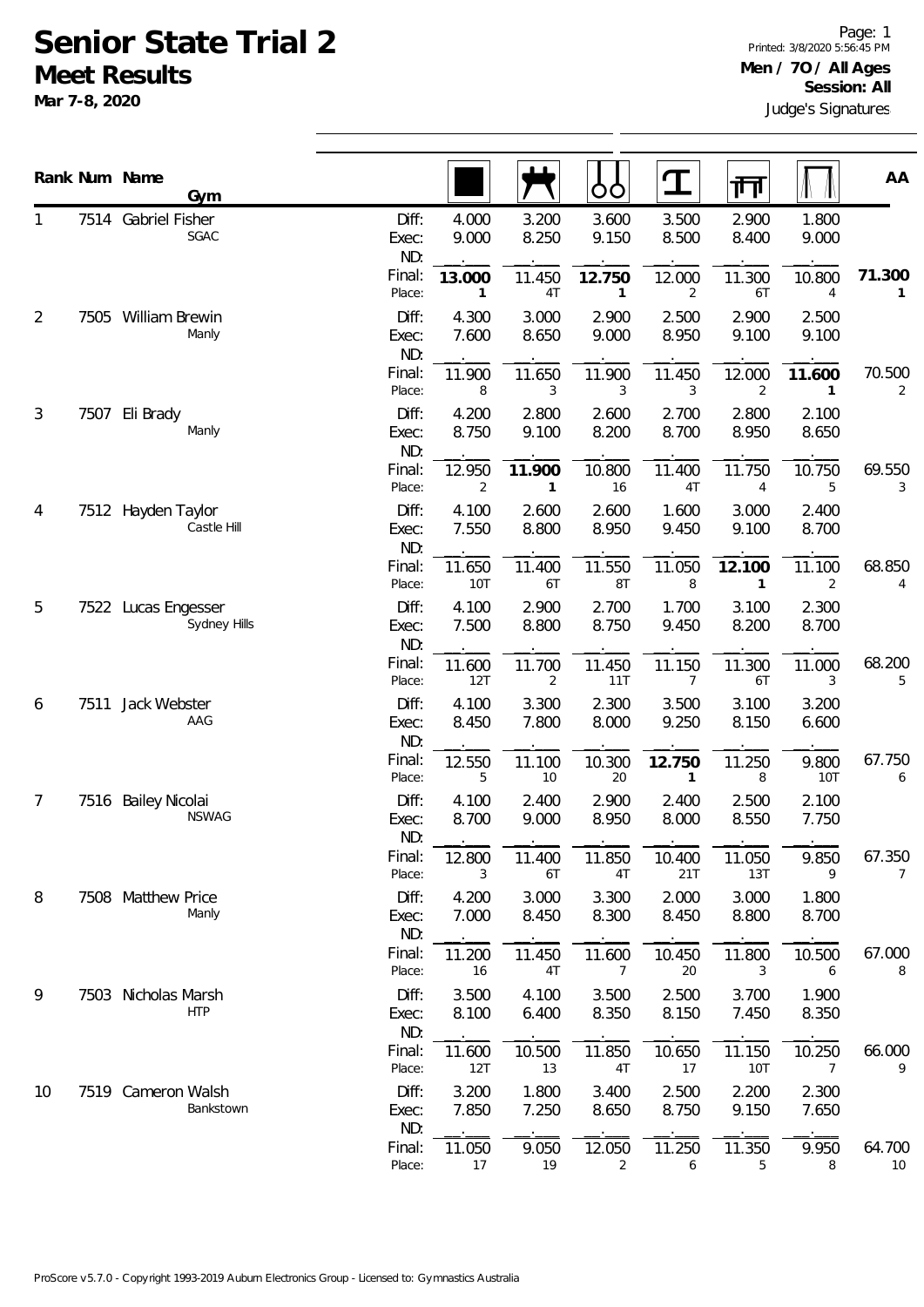## **Senior State Trial 2**

**Meet Results**

**Mar 7-8, 2020**

Page: 2 Printed: 3/8/2020 5:56:45 PM **Men / 7O / All Ages Session: All**

|    | Rank Num Name<br><b>Gym</b>            |                       |                          |                      | OO             |                      | गा                   |                            | AA           |
|----|----------------------------------------|-----------------------|--------------------------|----------------------|----------------|----------------------|----------------------|----------------------------|--------------|
| 11 | 7524 Zak Oaklands<br>SGAC              | Diff:<br>Exec:<br>ND: | 3.500<br>8.800           | 1.800<br>8.100       | 1.900<br>9.600 | 1.600<br>9.100       | 2.000<br>9.100       | 1.800<br>7.250             |              |
|    |                                        | Final:<br>Place:      | 12.300<br>7              | 9.900<br>16          | 11.500<br>10   | 10.700<br>16         | 11.100<br>12         | 9.050<br>17                | 64.550<br>11 |
| 12 | 7504 Ciaran Lynch<br>Five Dock         | Diff:<br>Exec:<br>ND: | 2.500<br>8.100           | 2.500<br>8.750       | 1.900<br>9.550 | 1.600<br>8.550       | 2.800<br>8.400       | 1.900<br>7.850             |              |
|    |                                        | Final:<br>Place:      | 10.600<br>20             | 11.250<br>9          | 11.450<br>11T  | 10.150<br>23         | 11.200<br>9          | 9.750<br>12                | 64.40C<br>12 |
| 13 | 7510 Christopher Dimos<br>Manly        | Diff:<br>Exec:<br>ND: | 4.100<br>8.550           | 2.700<br>7.550       | 2.800<br>7.850 | 2.700<br>8.050       | 3.200<br>7.600       | 1.800<br>7.450             |              |
|    |                                        | Final:<br>Place:      | 12.650<br>$\overline{4}$ | 10.250<br><b>14T</b> | 10.650<br>17   | 10.750<br><b>14T</b> | 10.800<br><b>15T</b> | 9.250<br>13                | 64.35C<br>13 |
| 14 | 7513 Isaac So<br>Castle Hill           | Diff:<br>Exec:<br>ND: | 3.900<br>7.700           | 2.600<br>7.000       | 2.700<br>9.150 | 1.600<br>9.350       | 2.900<br>8.250       | 1.900<br>7.200             |              |
|    |                                        | Final:<br>Place:      | 11.600<br>12T            | 9.600<br>17T         | 11.850<br>4T   | 10.950<br>$9*$       | 11.150<br><b>10T</b> | 9.100<br>$14*$             | 64.250<br>14 |
| 15 | 8009 Jay Hill<br>Southern Canberra     | Diff:<br>Exec:<br>ND: | 2.600<br>7.800           | 2.500<br>8.900       | 2.600<br>8.600 | 1.600<br>9.350       | 2.700<br>8.100       | 1.900<br>7.200             |              |
|    |                                        | Final:<br>Place:      | 10.400<br>21             | 11.400<br>6T         | 11.200<br>14   | 10.950<br>$9*$       | 10.800<br><b>15T</b> | 9.100<br>$14*$             | 63.85C<br>15 |
| 16 | 7506 Ptolemy Barlow-Hunt<br>Manly      | Diff:<br>Exec:<br>ND: | 4.200<br>8.200           | 2.500<br>6.300       | 2.000<br>9.400 | 1.600<br>9.200       | 2.900<br>7.700       | 1.900<br>7.900             |              |
|    |                                        | Final:<br>Place:      | 12.400<br>6              | 8.800<br>20          | 11.400<br>13   | 10.800<br>13         | 10.600<br>17         | 9.800<br><b>10T</b>        | 63.80C<br>16 |
| 17 | 7523 Rhys Nesbitt<br>Shire             | Diff:<br>Exec:<br>ND: | 3.300<br>8.050           | 2.800<br>8.200       | 2.200<br>9.350 | 1.600<br>9.000       | 2.800<br>8.250       | 1.800<br>6.650<br>$-1.500$ |              |
|    |                                        | Final:<br>Place:      | 11.350<br>15             | 11.000<br>11         | 11.550<br>8Τ   | 10.600<br>$18*$      | 11.050<br>13T        | 6.950<br>22                | 62.500<br>17 |
| 18 | 7518 Darian Fadda<br><b>NSWAG</b>      | Diff:<br>Exec:<br>ND: | 3.000<br>7.650           | 1.900<br>8.350       | 1.900<br>9.250 | 1.700<br>9.700       | 2.100<br>8.350       | 1.600<br>6.900             |              |
|    |                                        | Final:<br>Place:      | 10.650<br>19             | 10.250<br><b>14T</b> | 11.150<br>15   | 11.400<br>4T         | 10.450<br>18         | 8.500<br>19                | 62.400<br>18 |
| 19 | 7500 Zachary Thompson<br><b>HTP</b>    | Diff:<br>Exec:<br>ND: | 3.100<br>7.850           | 2.400<br>7.200       | 1.900<br>8.700 | 1.600<br>9.000       | 2.200<br>6.750       | 1.300<br>7.300<br>$-2.000$ |              |
|    |                                        | Final:<br>Place:      | 10.950<br>18             | 9.600<br>17T         | 10.600<br>18   | 10.600<br>$18*$      | 8.950<br>23          | 6.600<br>23                | 57.300<br>19 |
| 20 | 9508 Liam Brennan<br>Southern Canberra | Diff:<br>Exec:<br>ND: | 2.800<br>7.350           | 2.500<br>8.200       | 1.900<br>7.550 | 1.600<br>8.150       | 2.400<br>7.250       | 1.900<br>5.650             |              |
|    |                                        | Final:<br>Place:      | 10.150<br>22             | 10.700<br>12         | 9.450<br>24    | 9.750<br>25          | 9.650<br>22          | 7.550<br>20                | 57.250<br>20 |